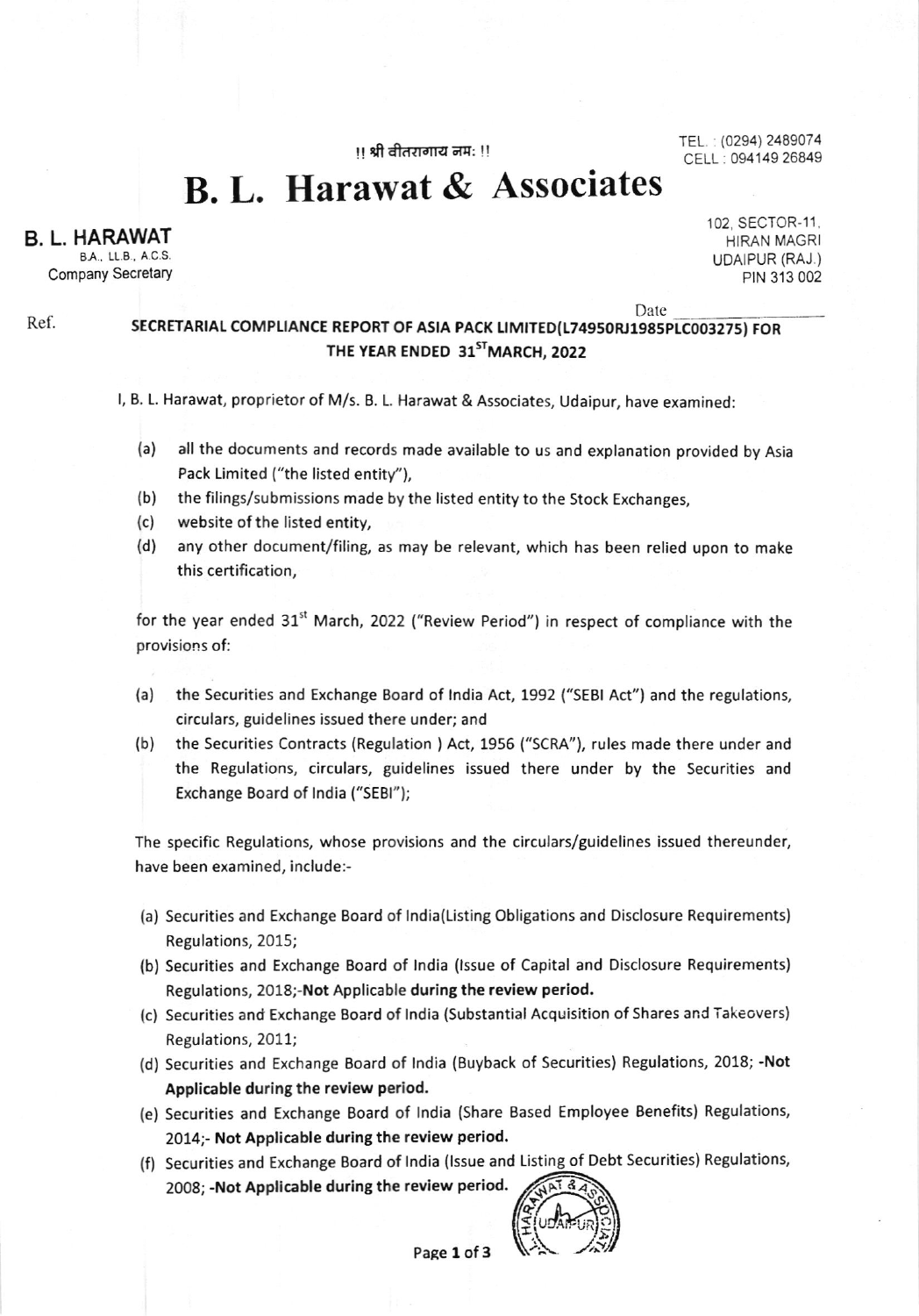- (g) Securities and Exchange Board of lndia (lssue and Listing of Non-convertible and Redeemable Preference Shares) Regulations, 2013; -Not Applicable during the review period.
- (h) Securities and Exchange Board of lndia (prohibition of tnsider Trading) Regulations, 2015;
- (i) securities and Exchange Board of lndia (Depositories and participants) Regulations 2018;

and circulars/guidelines issued thereunder;

and based on the above examinations, I/we hereby report that, during the review period;

(a) The Listed Entity has complied with the provisions of the above Regulations and Circulars/Guidelines issued thereunder, except in respect of matters specified below:-

| SI. | <b>Compliance Requirement</b>    | Deviations | Observations/Remarks     |  |  |  |  |
|-----|----------------------------------|------------|--------------------------|--|--|--|--|
| No. | (Regulations/Circular/Guidelines |            | of the Practicing        |  |  |  |  |
|     | including specific clause)       |            | <b>Company Secretary</b> |  |  |  |  |
|     |                                  |            |                          |  |  |  |  |

- (b) The listed entity has maintained proper records under the provisions of the above Regulations and circulars/ guidelines issued there under in so far as it appears from my/our examination of those records.
- (c) There were no action taken against the llsted entity/ its promoters/ directors / material subsidiaries either by SEBI or by Stock Exchanges (including under the Standard Operating Procedures issued by SEBI through various circulars) under the aforesaid Acts/ Regulations and circulars/ guidelines issued there under;

| SI. | Action   | Details of Violations | Details of      | Observations / Remarks |  |  |  |  |
|-----|----------|-----------------------|-----------------|------------------------|--|--|--|--|
| No. | taken by |                       | action taken    | of the Practicing      |  |  |  |  |
|     |          |                       | i.e. Fines,     | Company Secretary, if  |  |  |  |  |
|     |          |                       | Warning letter, | any                    |  |  |  |  |
|     |          |                       | debarment,      |                        |  |  |  |  |
|     |          |                       | etc.            |                        |  |  |  |  |
|     |          |                       |                 |                        |  |  |  |  |